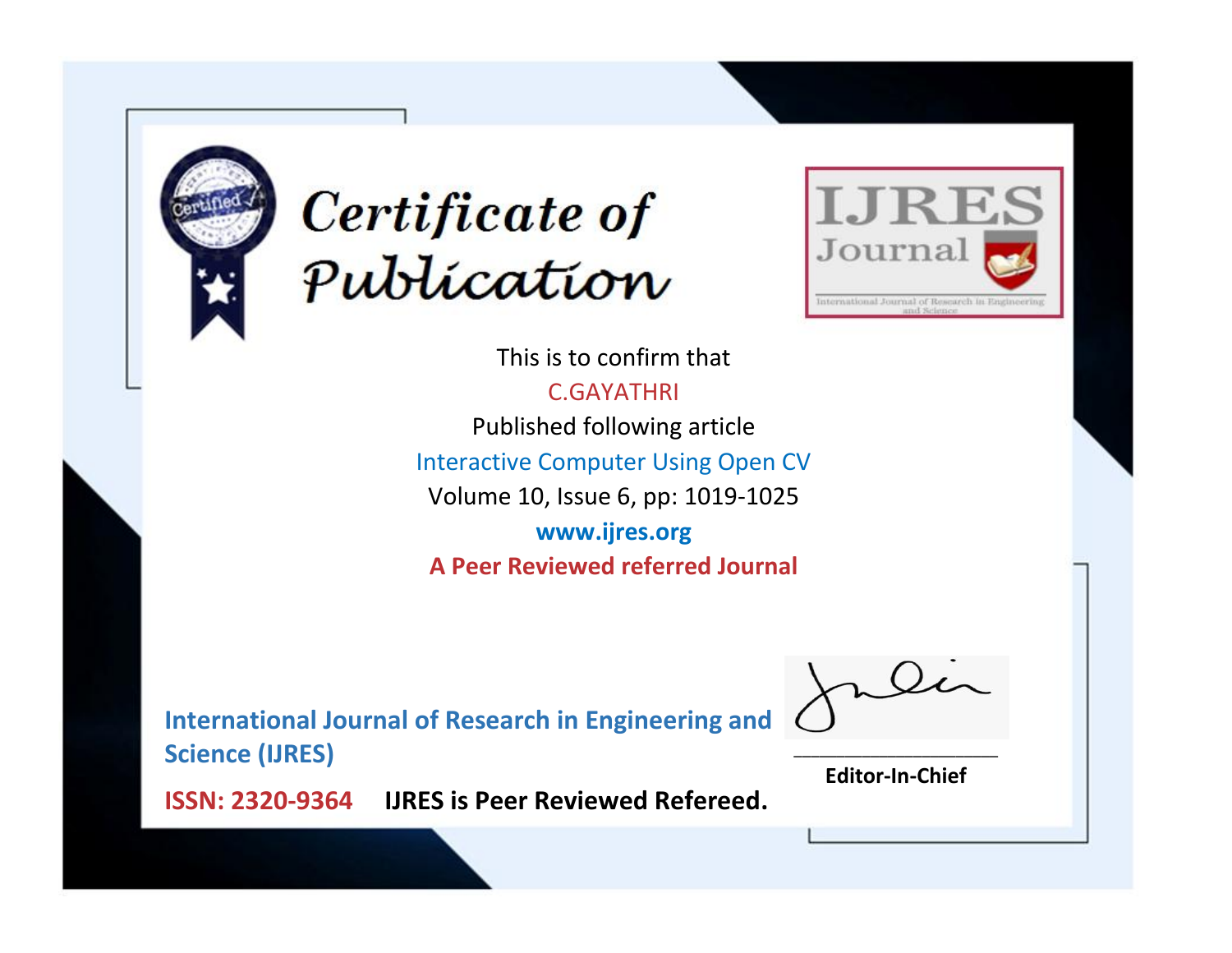



This is to confirm that ALAN XAVIER Published following article Interactive Computer Using Open CV Volume 10, Issue 6, pp: 1019-1025 **www.ijres.org A Peer Reviewed referred Journal**

**International Journal of Research in Engineering and Science (IJRES)**

\_\_\_\_\_\_\_\_\_\_\_\_\_\_\_\_\_\_\_\_\_\_\_\_ **Editor-In-Chief**

**Journal.**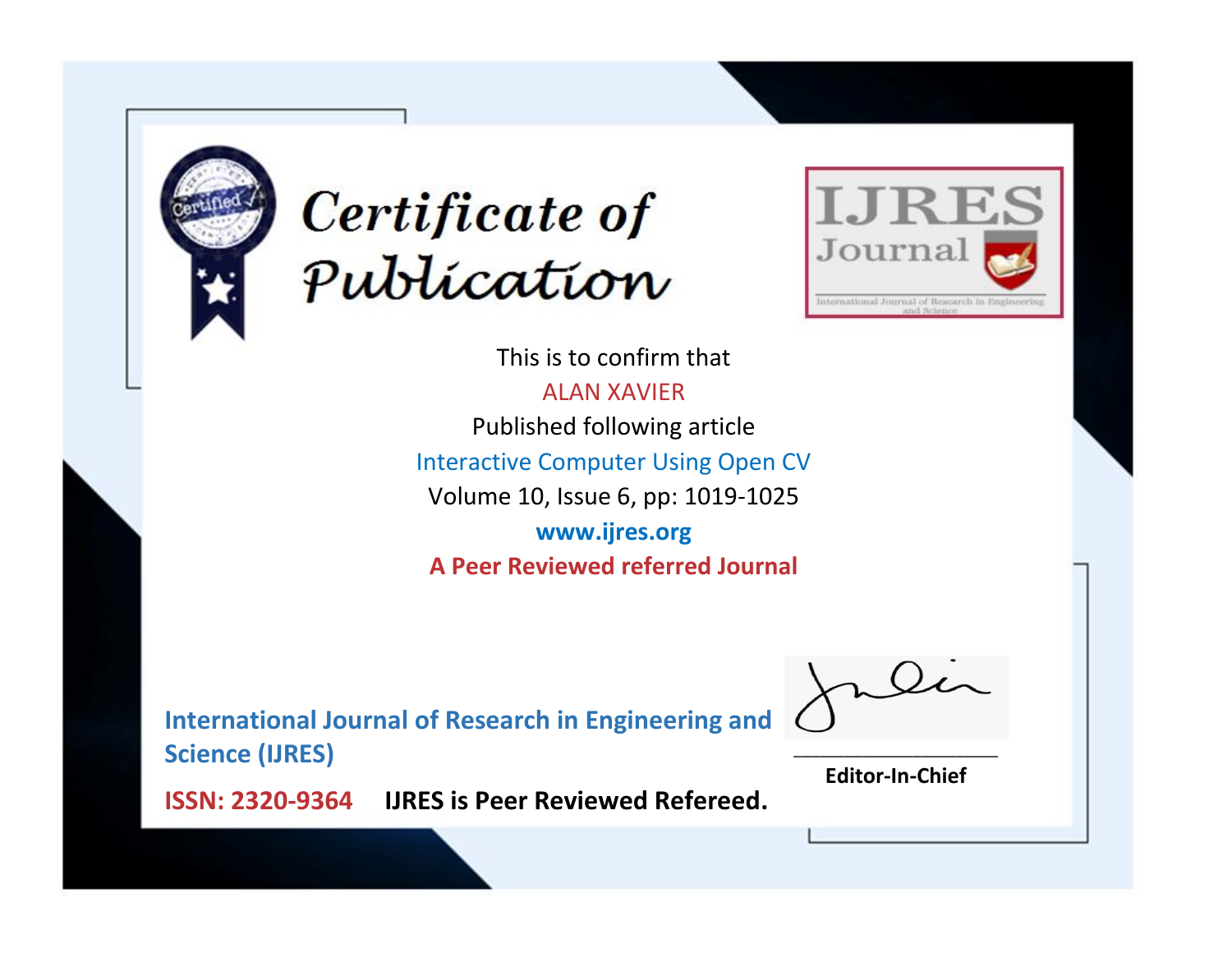



This is to confirm that M. ARUNKUMAR Published following article Interactive Computer Using Open CV Volume 10, Issue 6, pp: 1019-1025 **www.ijres.org A Peer Reviewed referred Journal**

**International Journal of Research in Engineering and Science (IJRES)**

\_\_\_\_\_\_\_\_\_\_\_\_\_\_\_\_\_\_\_\_\_\_\_\_ **Editor-In-Chief**

**Journal.**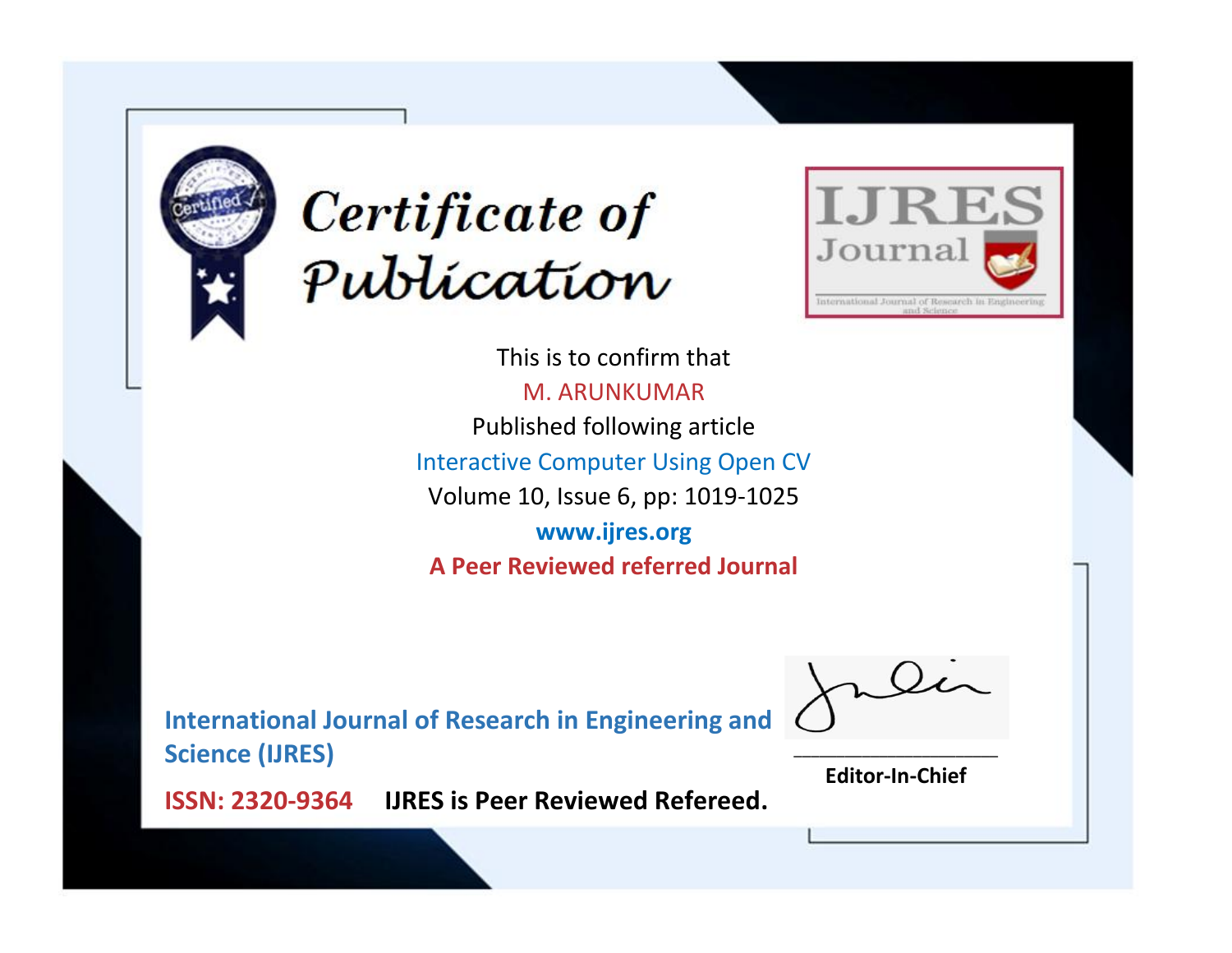



This is to confirm that BAISALXAVIER Published following article Interactive Computer Using Open CV Volume 10, Issue 6, pp: 1019-1025 **www.ijres.org A Peer Reviewed referred Journal**

**International Journal of Research in Engineering and Science (IJRES)**

\_\_\_\_\_\_\_\_\_\_\_\_\_\_\_\_\_\_\_\_\_\_\_\_ **Editor-In-Chief**

**Journal.**